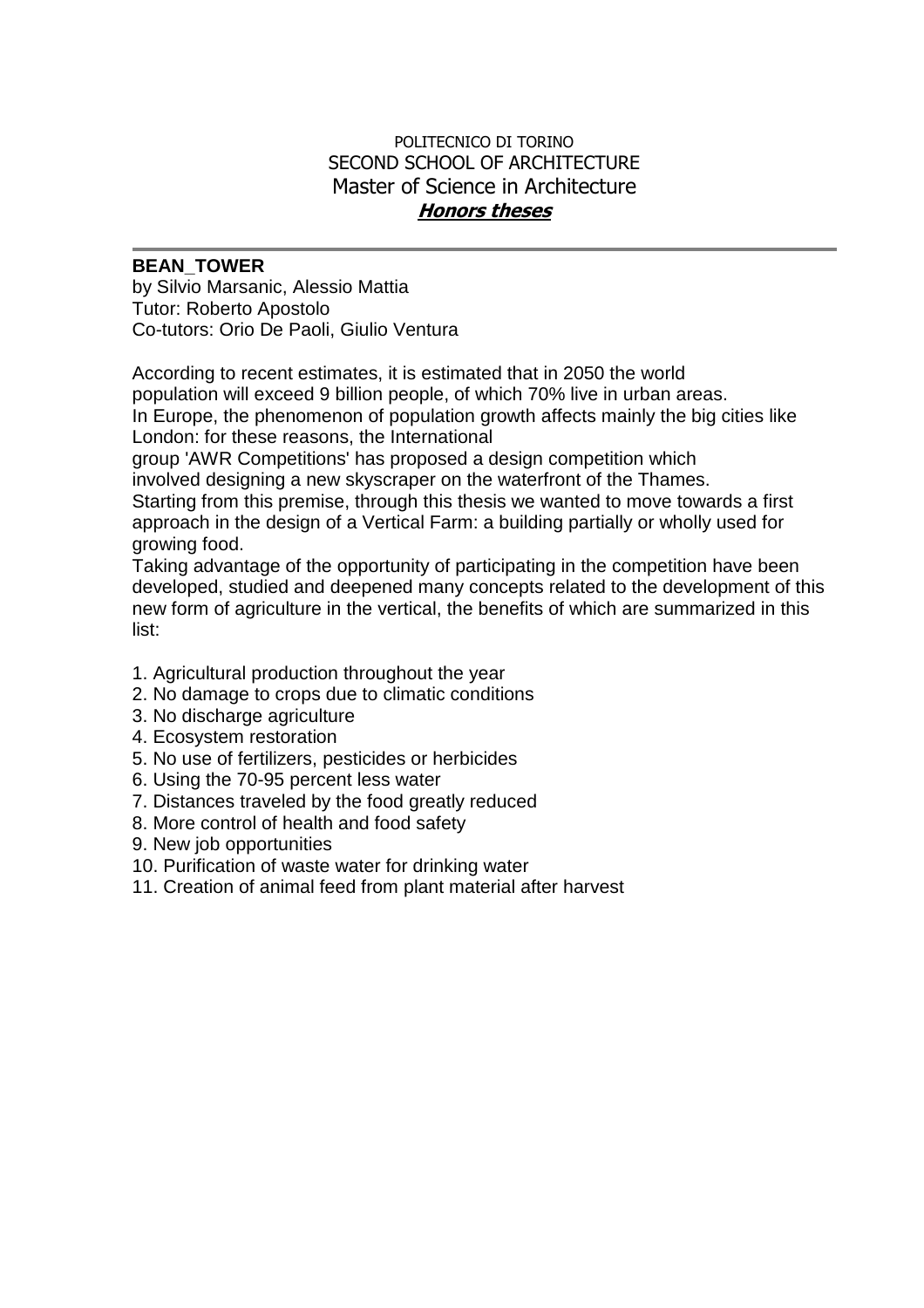

Render

The first step in the design of this Vertical Farm, in addition to the analysis of the site which is located near the Tower Bridge and City Hall by architect N. Foster, has seen the study of plant forms and their different stages of growth.



Masterplan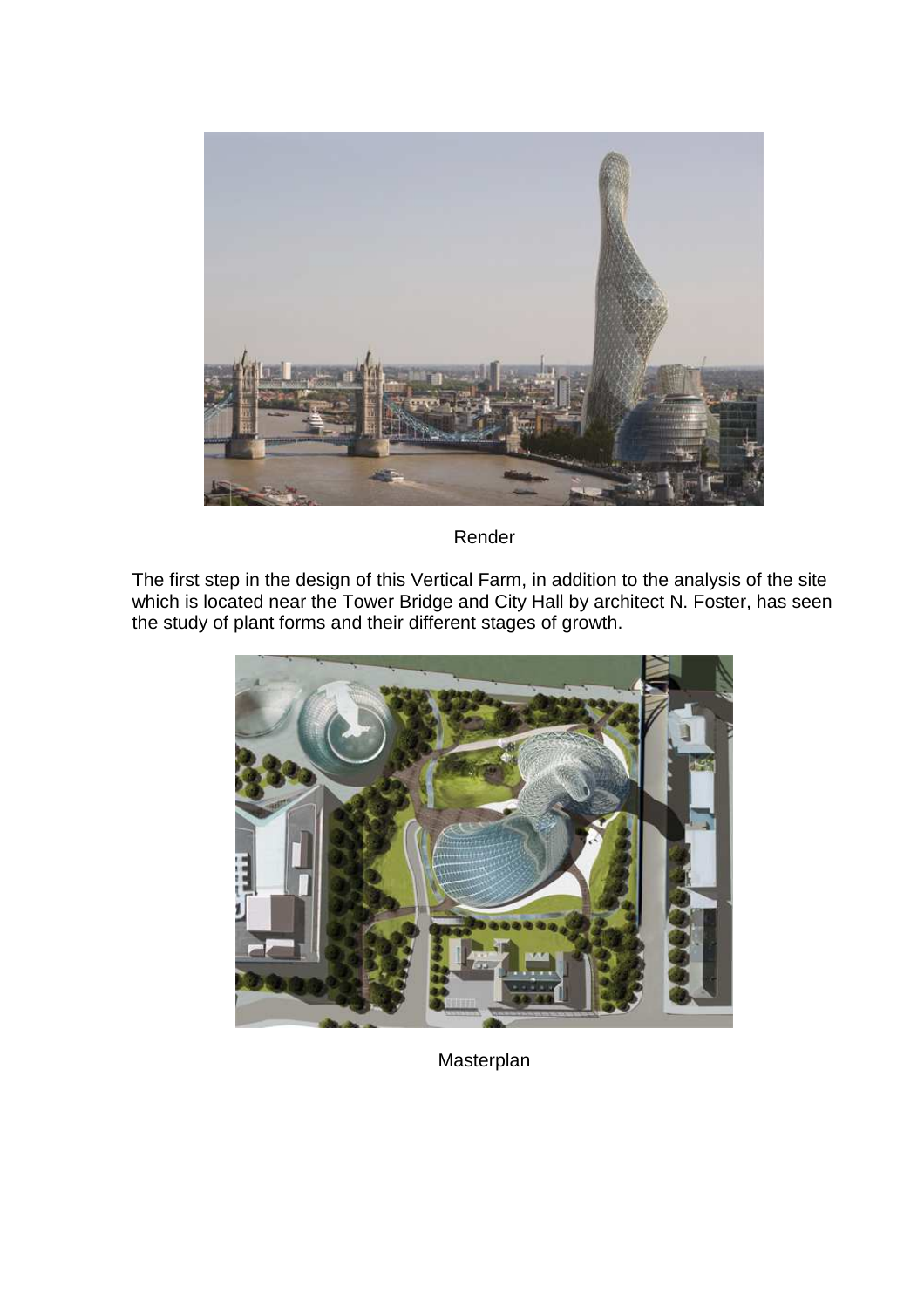Since the creation of architecture "organic", in fact, we tried an approach that already contains the essence of its original concept of nature. The choice fell on the development of the bean plant, which is growing with a cylindrical shaft rises and expands through its leaves, from which then generate the seeds of the bean.

The intent was to crystallize the plant in one of its stages of development, retaining only the stem and one of leaves at the base, in order to create two buildings that contain, one, the short one, the farm and the other, the tall, residences and other functions to be allocated in the intervention.

Unlike the real plant, it was decided to separate the leaf from the stem, as for the establishment of a Vertical Farm's decision provides for the most appropriate division of functions in two buildings in order to grow the best crops chosen, separating the area used as a crop from the potentially damaging research laboratories and disease analysis.

Inside the farm will cultivate a wide variety of fruits and vegetables.

Downstairs is the market place where are sold all the crops cultivated to the upper floors.

The first floor consists mainly of a large green area where are located several dwarf fruit trees, placed in pots with ground. From the second floor to the seventh floor were placed the hydroponics, which are fed through various dissolved nutrients in the water that runs inside the PVC sections that can accommodate the different vegetables. They are partly illuminated by sunlight and partly through the use of proper lamps, which use a specific spectrum of light and suitable for a better and faster plant growth.



**Section**